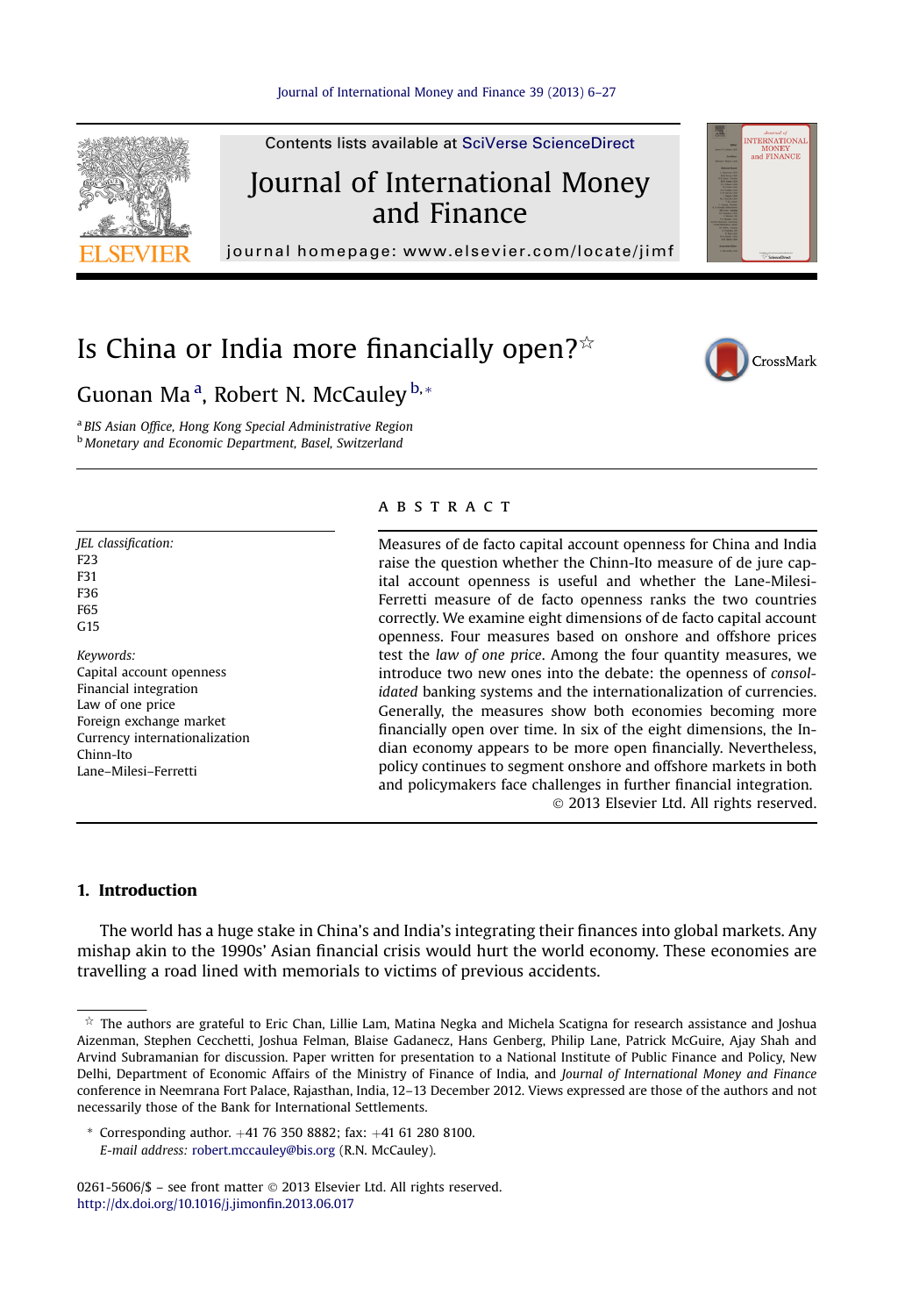

Sources: IMF IFS; IMF WEO; the Chinn-Ito index from [http://web.pdx.edu/~ito/Chinn-Ito\\_website.htm;](http://web.pdx.edu/~ito/Chinn-Ito_website.htm) Lane and Milesi-Ferretti (2007) from <http://www.philiplane.org/EWN.html> .

Fig. 1. Capital account openness of China and India: de jure and de facto measures.

The role of capital inflows in enabling a credit and asset price boom and bust in the United States and the interest-rate and balance-sheet responses of major central banks have renewed interest in capital controls.<sup>2</sup> Recent research places them in a broad policy context.<sup>3</sup>

Much analysis uses the [Chinn and Ito \(2008\)](#page--1-0)index, an interval, de jure measure derived from four onoff variables in the IMF Annual Report on Exchange Arrangements and Restrictions (Fig. 1, left-hand panel). For de facto openness, "the most widely used measure" ([IMF \(2010](#page--1-0), p 51)) is the ratio of the sum of international assets and liabilities to GDP (Lane and Milesi–[Ferretti \(2003, 2007\)](#page--1-0), Fig. 1, right-hand panel).

We question whether these measures appropriately track the progress and relative position of China and India on the road to international financial integration.<sup>4</sup> We disagree with Chinn-Ito that China and India are both stalled on the road and agree with Lane-Milesi-Ferretti that both are moving forward, that is, opening up. Like [Gupta Sen \(2010\), Patnaik and Shah \(2012,](#page--1-0) p 195), rightly criticize Chinn-Ito for "not adequately captur[ing] the gradual easing of capital controls, since it continues to give the same score unless all restrictions [in any dimension] are removed". Moreover, we question whether Chinn-Ito (tied) or Lane-Milesi-Ferretti (China ahead) gets their relative position right.

We reach these conclusions by gathering in one place six existing de facto measures and by proposing two new measures. These new measures of internationalization of consolidated banking systems and currency internationalization both use BIS data. For our four price-based measures, we analyse average deviations from the law of one price. For most of the measures, we offer cross-country benchmarks as well as bilateral comparisons.

We advance three hypotheses, two in the time series (ts) and one in the cross-section (xs):

- Hts1: Lane-Milesi-Ferretti is right: both China and India are opening.
- Hxs1: Chinn-Ito and Lane-Milesi-Ferretti are wrong: India is more open than China.
- Hts2: Both China and India remain some distance from financial openness.

Sections 2–9 present evidence on each dimension. Sections 2–5 measure integration based on onshore and offshore prices: currency forwards, money, bond and equity markets. Sections 6–9 compare the links between investment and savings flows, ratios of external positions and flows to activity, foreign bank shares and currency internationalization. Section 10 assembles the measures; Section 11 concludes.

<sup>2</sup> See [Bernanke et al. \(2011\)](#page--1-0); on capital controls, see [Ostry et al. \(2010, 2011a, b\)](#page--1-0) and [Magud et al. \(2011\).](#page--1-0)

<sup>3</sup> See[Glick and Hutchison \(2009\), Aizenman et al. \(2010, 2011\), Kohli \(2011\), Hutchison et al. \(2012\)](#page--1-0) and [Patnaik and Shah \(2012\)](#page--1-0).

<sup>4</sup> See [Lane and Schmuckler \(2007\)](#page--1-0) and [Aizenman and Sengupta \(2011\).](#page--1-0)